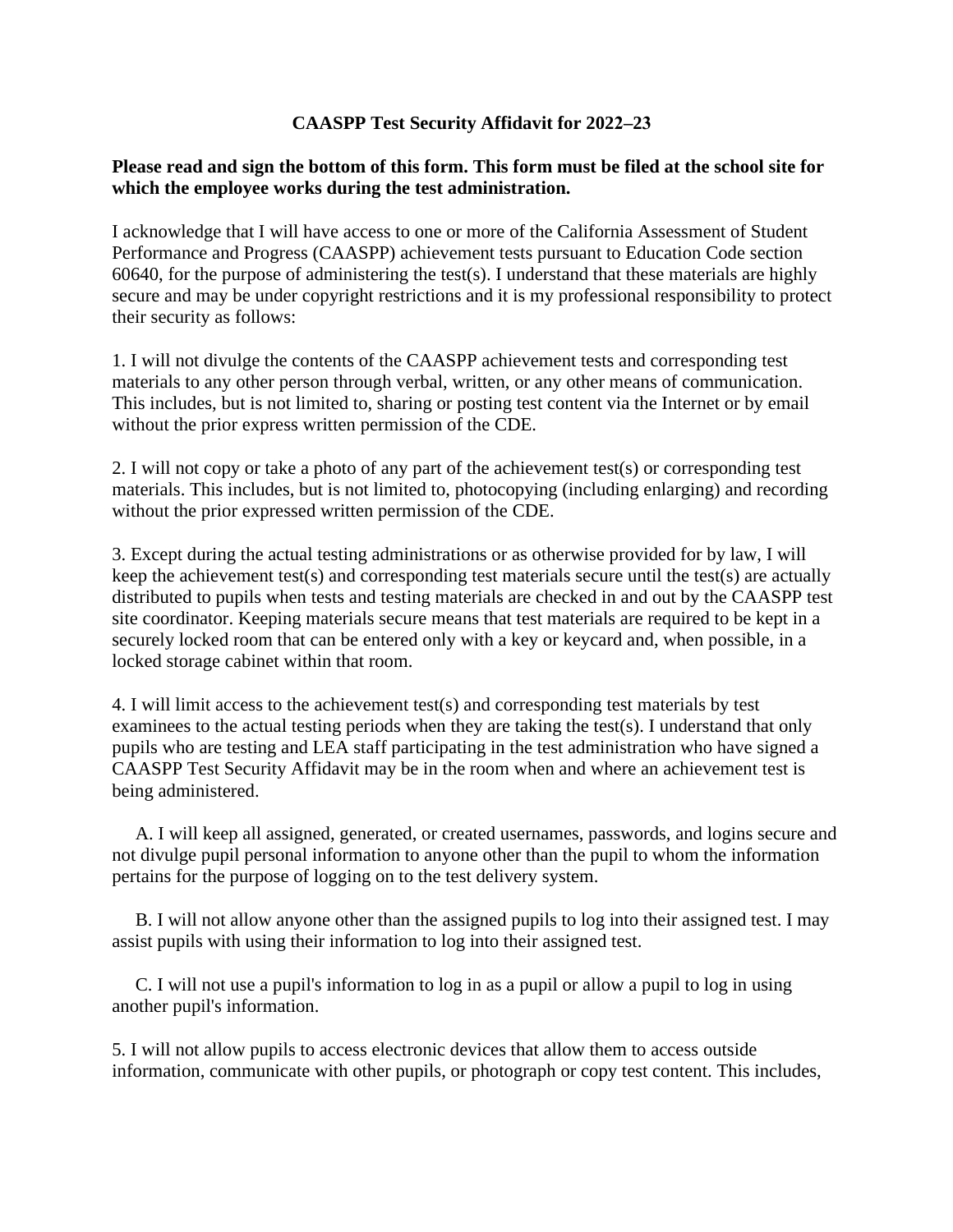but is not limited to, cell phones, personal digital assistants (PDAs), tablets, laptops, cameras, and electronic translation devices.

will not permit pupils to remove any test materials by any means from the room(s) where testing 6. I will collect and account for all achievement test materials following each testing session and takes place. After each testing session, I will count all test booklets and answer documents before allowing any pupil to leave the testing room and/or ensure that all pupils have properly logged off the test delivery system.

7. I will not review any achievement test questions, passages, performance tasks, or other test items independently or with pupils or any other person at any time, including before, during, or following testing. I understand that this includes any discussion between LEA staff for training or professional development whether one-on-one or in a staff meeting.

8. I will not, for any achievement test, develop scoring keys, review any pupil responses, or prepare answer documents. I understand that this includes coaching pupils or providing any other type of assistance to pupils that may affect their responses. This includes, but is not limited to, both verbal cues (e.g., interpreting, explaining, or paraphrasing the test items or prompts) and nonverbal cues (e.g., voice inflection, pointing, or nodding head) to the correct answer (anything that may indicate correct or incorrect answers), or completing or changing pupils' answers.

9. I will return all achievement tests and correspondent test materials to the designated CAASPP test site coordinator each day upon completion of testing. I understand that all test booklets, answer documents, and scratch paper shall be returned to the CAASPP test site coordinator each day immediately after testing has been completed for storage or confidential destruction.

 10. If I administer and/or observe the administration of an alternate assessment, (CAA) which means that I am a certificated or a licensed LEA employee and a trained examiner, I will keep all the alternate assessment materials in a securely locked room, and, when possible, in a locked storage cabinet within that room except when I am preparing for the administration, administering, or observing the administration of the assessment to pupils.

11. I will actively supervise pupils throughout the paper-pencil testing session to ensure that they are working on the correct test section or part, marking their answers in the correct section of their answer documents, following instructions, and are accessing only authorized materials (non-embedded universal tools, designated supports, accommodations, instructional supports for alternate assessments or unlisted resources) needed for the test being administered.

12. I will actively supervise pupils throughout the testing session and verify that pupils have selected the appropriate assessment for the testing session and have completed any necessary preceding test sections and/or classroom activities.

13. I will administer the achievement test(s) in accordance with the directions for test administration and test administration manuals prepared by the CAASPP testing contractor(s), or any additional guidance provided by the CAASPP test contractor(s). I understand that the unauthorized copying, sharing, or reusing of any test booklet, test question, performance task, or